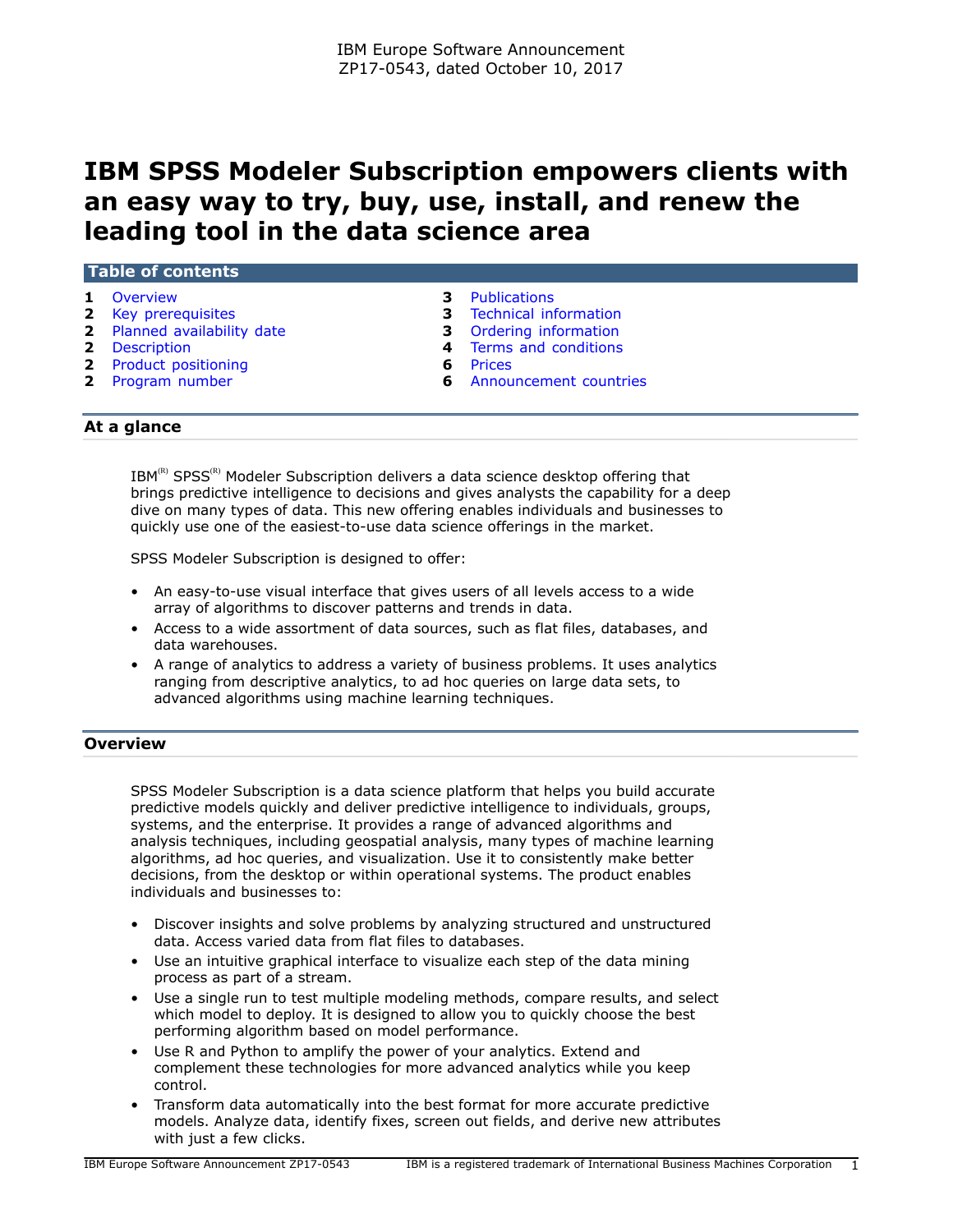- Choose from multiple machine learning techniques, including classification, segmentation, and association algorithms. Use languages such as R and Python to extend modeling capabilities.
- Explore geographic data, such as latitude and longitude, postal codes, and addresses. Combine it with current and historical data for better insights and predictive accuracy.

## <span id="page-1-0"></span>**Key prerequisites**

SPSS Modeler Subscription requires an internet connection and a workstation with a supported web browser.

For specific browser requirements, see the [Technical information](#page-2-1) section.

## <span id="page-1-1"></span>**Planned availability date**

October 31, 2017

# <span id="page-1-2"></span>**Description**

SPSS Modeler Subscription is designed to offer self-service capabilities you need to perform advanced analytics.

- Simple management
	- Easily manage users within the organization.
	- Easy download through My IBM Products and Services.
	- Easy licensing through IBMid.
- Flexible billing
- Monthly pay-as-you-go pricing
- Upgrade versions or seats as required
- No need for time-consuming renewal process
- Intelligent packaging
- Add-ons expand the capabilities to meet the needs of all users.
- Activate add-ons as needed.
- Offline usage (up to 14 days).

# <span id="page-1-3"></span>**Product positioning**

SPSS Modeler Subscriptions supplement existing SPSS Modeler offerings. It enables an individual or organization to easily try, buy, license, use, and renew copies of IBM SPSS Modeler desktop software on a monthly basis. Other SPSS Modeler offerings are still in place.

## <span id="page-1-4"></span>**Program number**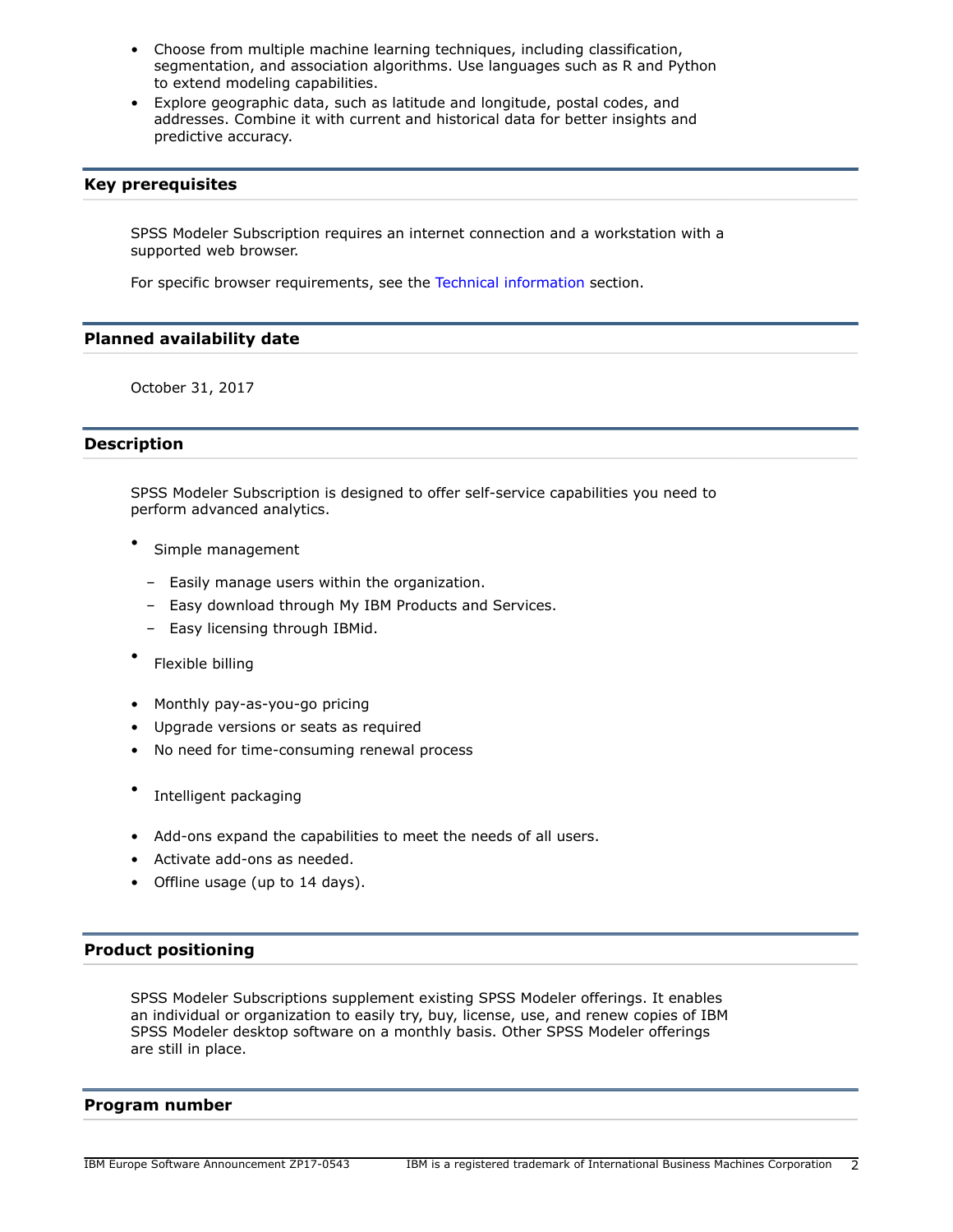| Program number | <b>VRM</b>    | Program name     |
|----------------|---------------|------------------|
| 5737-B93       | Cloud Service | IBM SPSS Modeler |
|                |               | Subscription     |

## **Offering Information**

Product information is available on the [IBM Offering Information](http://www.ibm.com/common/ssi) website.

More information is also available on the [Passport Advantage](http://www.ibm.com/software/passportadvantage)<sup>(R)</sup> and Passport [Advantage Express](http://www.ibm.com/software/passportadvantage) $(R)$  website.

# <span id="page-2-0"></span>**Publications**

SPSS Modeler Subscription documentation will be available on October 31, 2017, i[nIBM Knowledge Center](https://www.ibm.com/support/knowledgecenter/SS3RA7_subl).

#### **Services**

#### **Global Technology Services**

Contact your IBM representative for the list of selected services available in your country, either as standard or customized offerings for the efficient installation, implementation, or integration of this product.

# <span id="page-2-1"></span>**Technical information**

## **Specified operating environment**

#### *Hardware requirements*

None

#### *Software requirements*

A direct, internet connection and an internet browser, such as Mozilla Firefox, Google Chrome, or Microsoft™ Internet Explorer.

The program's specifications and specified operating environment information may be found in documentation accompanying the program, if available, such as a readme file, or other information published by IBM, such as an announcement letter. Documentation and other program content may be supplied only in the English language.

#### **Planning information**

#### *Packaging*

This offering is accessed through the internet. There is no physical media or electronic deliverable.

This offering is available from [IBM Marketplace](https://www.ibm.com/us-en/marketplace). On IBM Marketplace, you can discover, try, and buy software, hardware, and services from IBM and third-party providers.

#### <span id="page-2-2"></span>**Ordering information**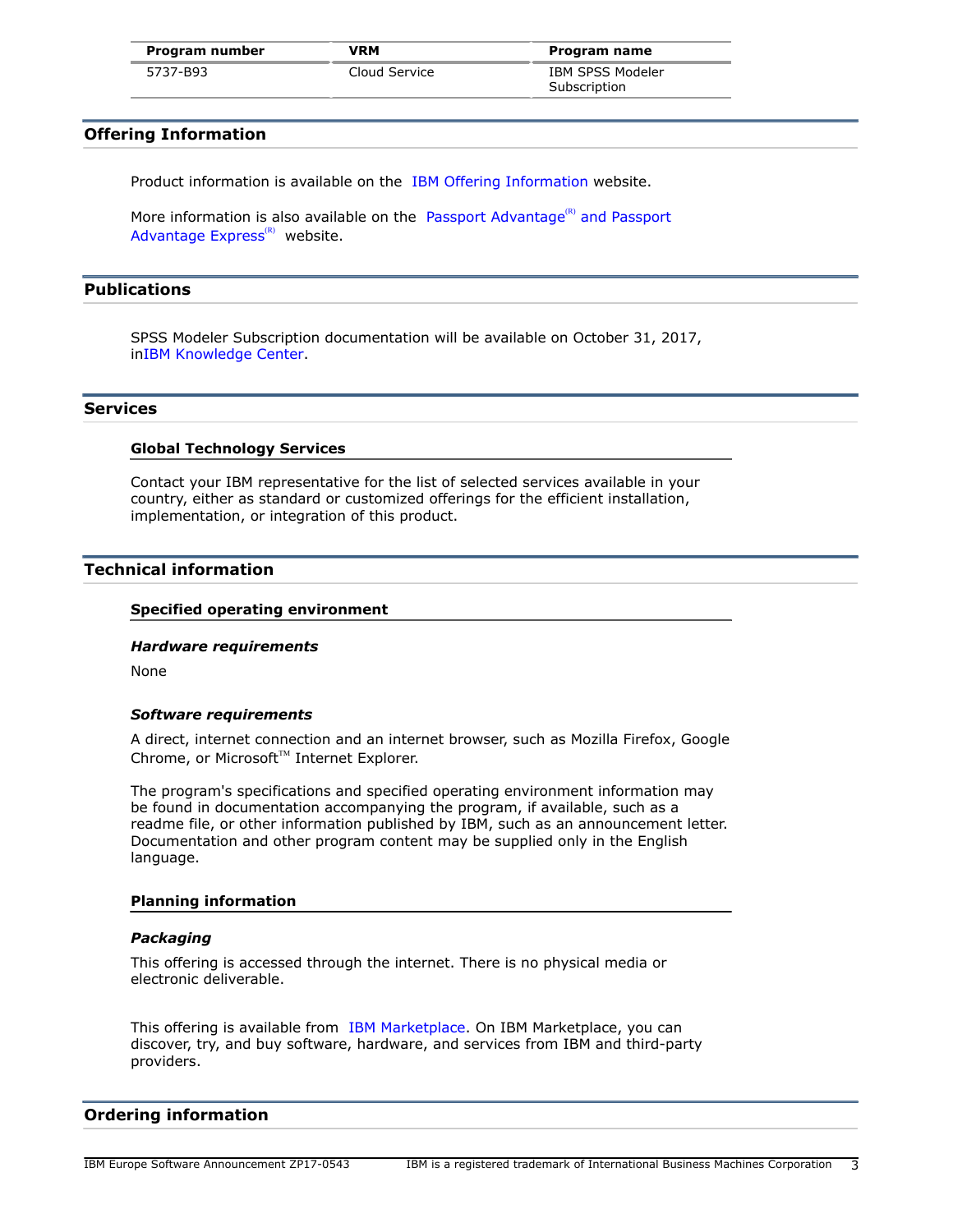For ordering information, consult your IBM representative or authorized IBM Business Partner, or go to the [Passport Advantage](http://www.ibm.com/software/support/pa.html) website.

This product is only available through Passport Advantage. It is not available as shrink wrap.

These products may only be sold directly by IBM or by authorized IBM Business Partners for Channel Value Rewards.

More information can be found on the [IBM Channel Value Rewards](http://www.ibm.com/partnerworld/page/svp_authorized_portfolio) website.

To locate IBM Business Partners for Channel Value Rewards in your geography for a specific Channel Value Rewards portfolio, go to the [Find a Business Partner](http://www.ibm.com/partnerworld/wps/bplocator/) page.

Product group: Hybrid Cloud and Managed Services

Product: SPSS Modeler Subscription (5737-B93)

Product category: Hybrid Cloud Business Analytics

#### **Passport Advantage**

#### **SPSS Modeler Subscription PID (5737-B93)**

| <b>Part description</b>                                                      | <b>Part number</b> |
|------------------------------------------------------------------------------|--------------------|
| IBM SPSS Modeler Subscription, Base<br>Edition Authorized User per Month     | D1VJXLL            |
| IBM SPSS Modeler Subscription, SQL<br>Optimization Authorized User per Month | D1VJWLL            |

#### **Charge metric**

| Program name              | Part number or PID<br>number | <b>Charge metric</b> |
|---------------------------|------------------------------|----------------------|
| SPSS Modeler Subscription | 5737-B93                     | Authorized User      |

#### **Authorized User**

*Authorized User* is a unit of measure by which the Cloud Service can be obtained. Client must obtain separate, dedicated entitlements for each unique Authorized User given access to the Cloud Service in any manner directly or indirectly (for example, through a multiplexing program, device or application server) through any means. Sufficient entitlements must be obtained to cover the number of Authorized Users given access to the Cloud Service during the measurement period specified in Client's PoE or Transaction Document.

## <span id="page-3-0"></span>**Terms and conditions**

The information provided in this announcement letter is for reference and convenience purposes only. The terms and conditions that govern any transaction for the acquisition of Cloud Services from IBM consist of either the IBM Cloud Services Agreement and the applicable offering Service Description or the IBM International Passport Advantage Agreement or the International Passport Advantage Express Agreement and the IBM Terms of Use -- General Terms for Cloud Offerings and the applicable offering Service Description.

This product is only available through Passport Advantage. It is not available as shrink wrap.

#### **Technical support**

Technical support is provided for Cloud Services and enabling software, as applicable, during the subscription period. Any enhancements, updates, and other materials provided by IBM as part of any such technical support are considered to be part of the Cloud Service, as applicable, and therefore governed by the applicable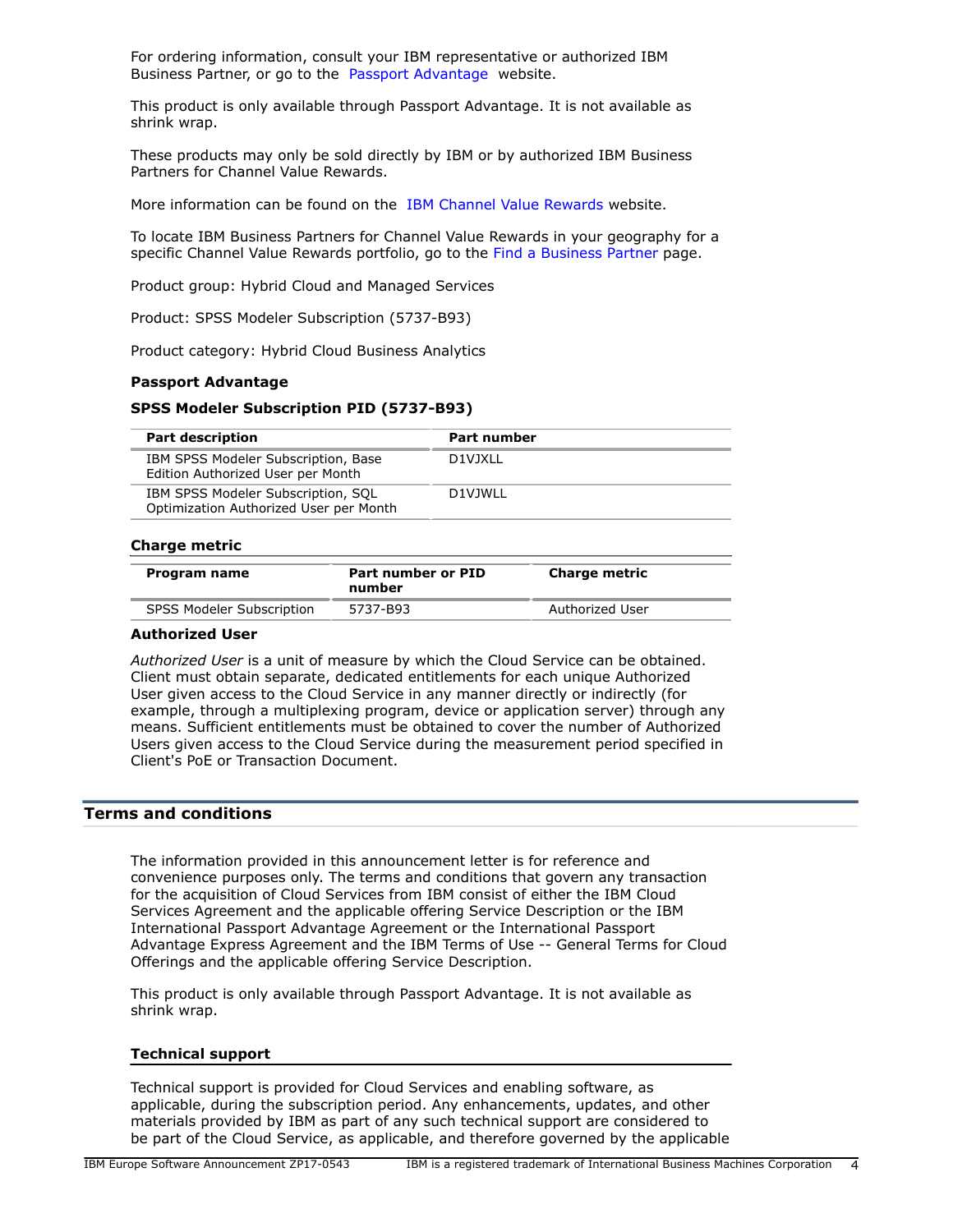agreement as defined in Client's quote or transaction document. Technical support is included with the Cloud Service and is not available as a separate offering.

Additional technical support information for this Cloud Service offering may be found in the [IBM Support Handbook](https://www.ibm.com/software/support/handbook.html) or in service-specific documentation.

## **Terms of Use**

Cloud Service offering-specific terms are available on the [Cloud service terms](http://www.ibm.com/software/sla/sladb.nsf/sla/saas) website.

#### **Limited warranty**

See the warranty defined in the applicable agreement governing Client's acquisition for this offering.

#### **Money-back guarantee**

No

## **Volume orders (IVO)**

No

## **Passport Advantage applies**

Yes, information is available on the [Passport Advantage and Passport Advantage](http://www.ibm.com/software/passportadvantage) [Express](http://www.ibm.com/software/passportadvantage) website.

## **Software Subscription and Support applies**

No

## **IBM Operational Support Services - Support Line**

No

## **Variable charges apply**

No

## **Educational allowance available**

Education allowance does not apply. Education software allowance does not apply. Special education prices are available for qualified customers through Passport Advantage.

## **Statement of good security practices**

IT system security involves protecting systems and information through intrusion prevention, detection, and response to improper access from within and outside your enterprise. Improper access can result in information being altered, destroyed, or misappropriated or can result in misuse of your systems to attack others. Without a comprehensive approach to security, no IT system or product should be considered completely secure and no single product or security measure can be completely effective in preventing improper access. IBM systems and products are designed to be part of a regulatory compliant, comprehensive security approach, which